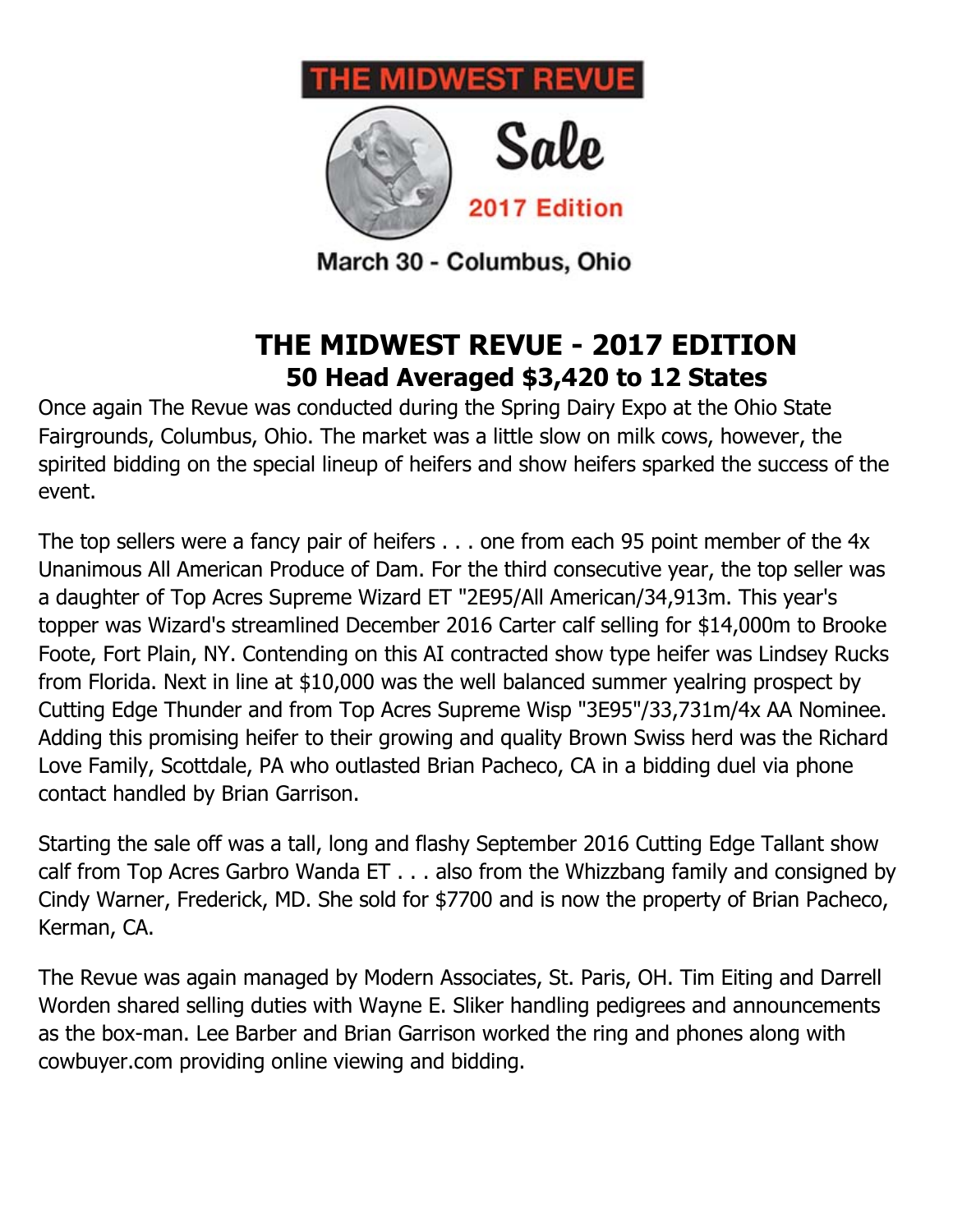Connie Sliker and Deb Hoffman clerked and Jenna Hoffman and her crew of Ohio Juniors were the leadspersons. Dale Bendig and associates had the cattle looking great and to the ring on time.



Midwest Revue Sale - High Seller

**Top Acres C Wizzie Go ET - \$14,000**

L to R: Brian Garrison, sales force; Jimmy and Brooke Foote, buyers; Jenna Hoffman holding Wizzie Go; Lee Barber, sales force and Dale Bendig, agent for the contender Lindsey Rucks. In the box Wayne Sliker, Darrell Worden and Tim Eiting.



# Midwest Revue Sale - Second High Seller

**Top Acres Thunder Wispit - \$10,000**

L to R: Brian Garrison, sales force - representing the contender; Richard Love, buyer; Jenna Hoffman with Wispit; and Lee Barber, sales force. In the box: Wayne Sliker, Darrell Worden and Tim Eiting.